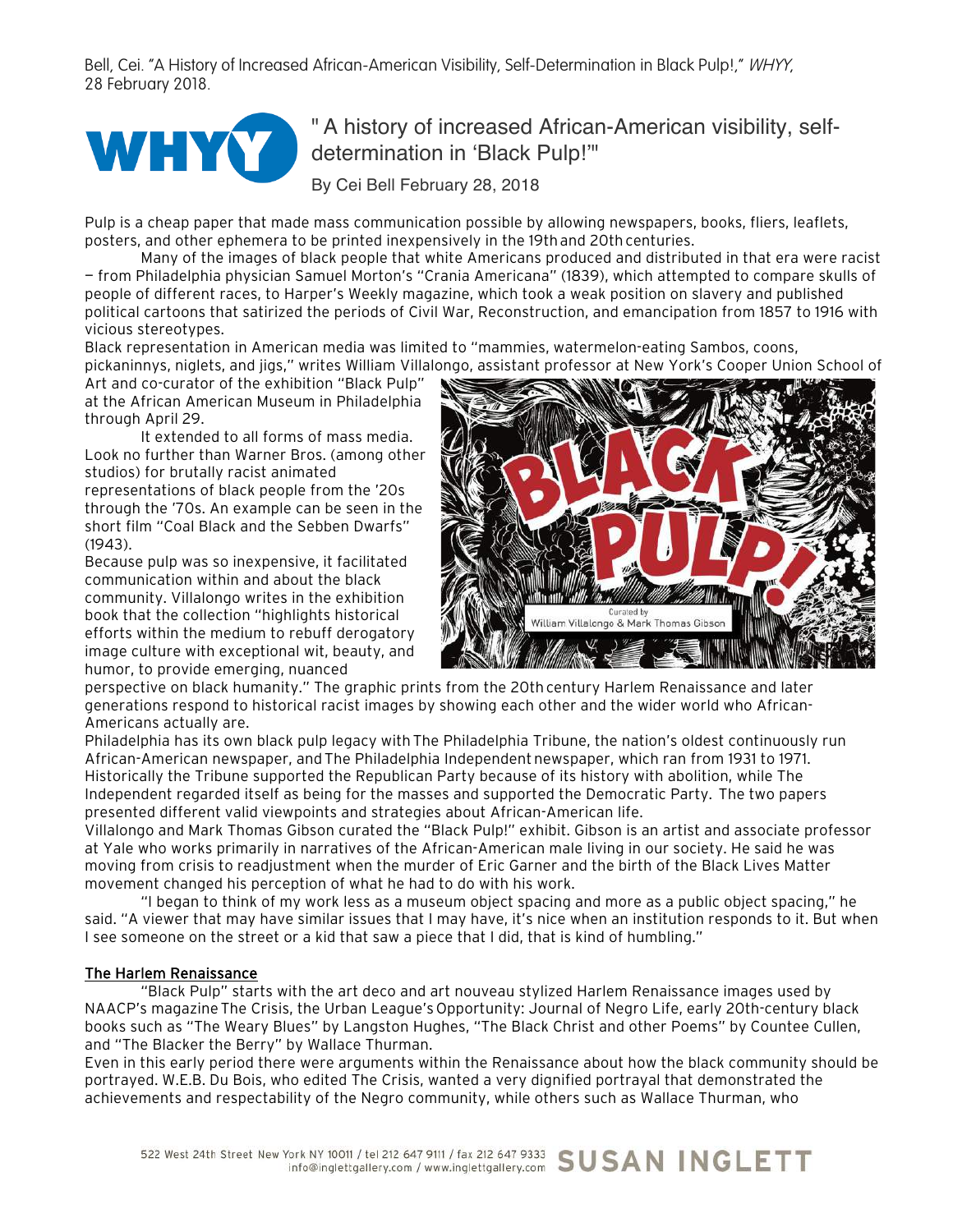Bell, Cei. "A History of Increased African-American Visibility, Self-Determination in Black Pulp!," WHYY, 28 February 2018.

edited Fire!!, and writer Zora Neale Hurston presented stories of sexuality (heterosexual and otherwise), prostitution, and people who spoke with Negro dialects.

Du Bois allegedly called Fire!! "vulgar." These differences were the precursors of the modern arguments between respectable middle-class blacks and Superfly blaxploitation, continuing through this era with Bill Cosby's comments against rap and hip-hop culture, arguments about how the black community presents itself, and who chooses the images for whom.

In the 1930s,Loïs Mailou Jones illustrated African-American children's books, called "Women Builders," about Negro women building institutions, written by Sadie Iola Daniel, and "The Picture-Poetry Book" by Gertrude Parthenia McBrown has beautiful renderings of black children, using limited color, making the dust jackets less expensive to print. African-American children's books were nonexistent at the time, so this normal act of creating a children's book with drawings of black children was radical. Even when I was in elementary school, I didn't have school books with people of color in them.



## Cartoons and comics

The exhibition is especially timely with the opening of the film "Black Panther," based on the Marvel comic book character introduced in 1966. Black Panther was the first black superhero in American mainstream comic books.

It was significant for Gibson to see people like himself represented in comic books. "I'm 38, and thinking about what comics meant to me, I would analyze the black characters to see if they are believable," he said. "That wasn't the same as with white characters."

Gibson was impressed with the identity of the character. "He's a black king from a country that has never been conquered by colonialism."

Previously, comics with black main characters or by African-American artists were often restricted to a Negro audience. "Torchy in Heartbeats" is a serial about the romantic and work life of a beautiful young Negro woman in the 50s. "All-Negro Comics" (1948) was an anthology comic book that included "Dew Dillies," about baby Negro angels. In 1965, Dell published "Lobo," a collector's book about a black cowboy fugitive.

Billy Graham (not that Billy Graham) created black action cartoons for Marvel in the '70s such as "Luke Cage: Hero for Hire" and "Jungle Action," Black Panther's first starring series.

dimensional. Dwayne McDuffie, before creating "Static" for Milestone Comics (now published by DC), critiqued Marvel's presentation of African-American superheroes by sending a satirical proposal to the publisher for a series called "Teenage Negro Ninja Thrashers," in which a team of teenage black guys find skateboards with super powers.

It was often difficult to present black characters to a mainstream comic audience. Al Fieldstein (writer) and Joe Orlando (artist) created "Judgment Day," a science fiction story for EC Comics in 1953. In the last frame, the astronaut is revealed to be a black man.

"EC was a brand of horror and scientific fiction. You could do things in comic books that you could not do in newspaper strips because of different markets," said Gibson.

A judge on the Comics Code board became incensed that a black man was shown in a powerful position and demanded that the image be removed. Co-editor Ed Gaines hung up on the judge.

Oliver Harrington created an illustrated version of Richard Wright's novel "Native Son" for publication in black newspapers in the '40s. An editor asked readers to vote on whether to continue the controversial series, and it was cancelled.

## Racial and political symbolism

Black comic artists themselves had to deal with racism in their lives and their work. Many people are not aware that George Herriman (a favorite of Gertrude Stein and Picasso, according to art critic and academic Robert Storr), who created the influential cartoon "Krazy Kat" was a black man. Herriman, born in 1880 and active during the first half of the 20th century, was very light-skinned and often wore a hat to conceal his curly hair.

"Krazy Kat" is about a black cat who has unrequited love for the white mouse, Ignatz. The frustrated mouse often pelts Krazy with bricks, which Krazy takes to be a sign of affection. A white police dog, Officer Pupp, who loves the cat, occasionally arrests Ignatz to protect Krazy.

In one strip, which Gibson says they were not able to get from the Library of Congress, Krazy falls into white paint, and Ignatz suddenly falls in love with the cat. It was one of a few instances where Herriman changed a character's color, with the effect of changing another character's attitude.

"Some people make a huge point of [the racial symbolism] and some don't," Gibson remarked. "The situations that the characters find themselves in compare to racist cartoons. 'Krazy Kat' is about humanity, about